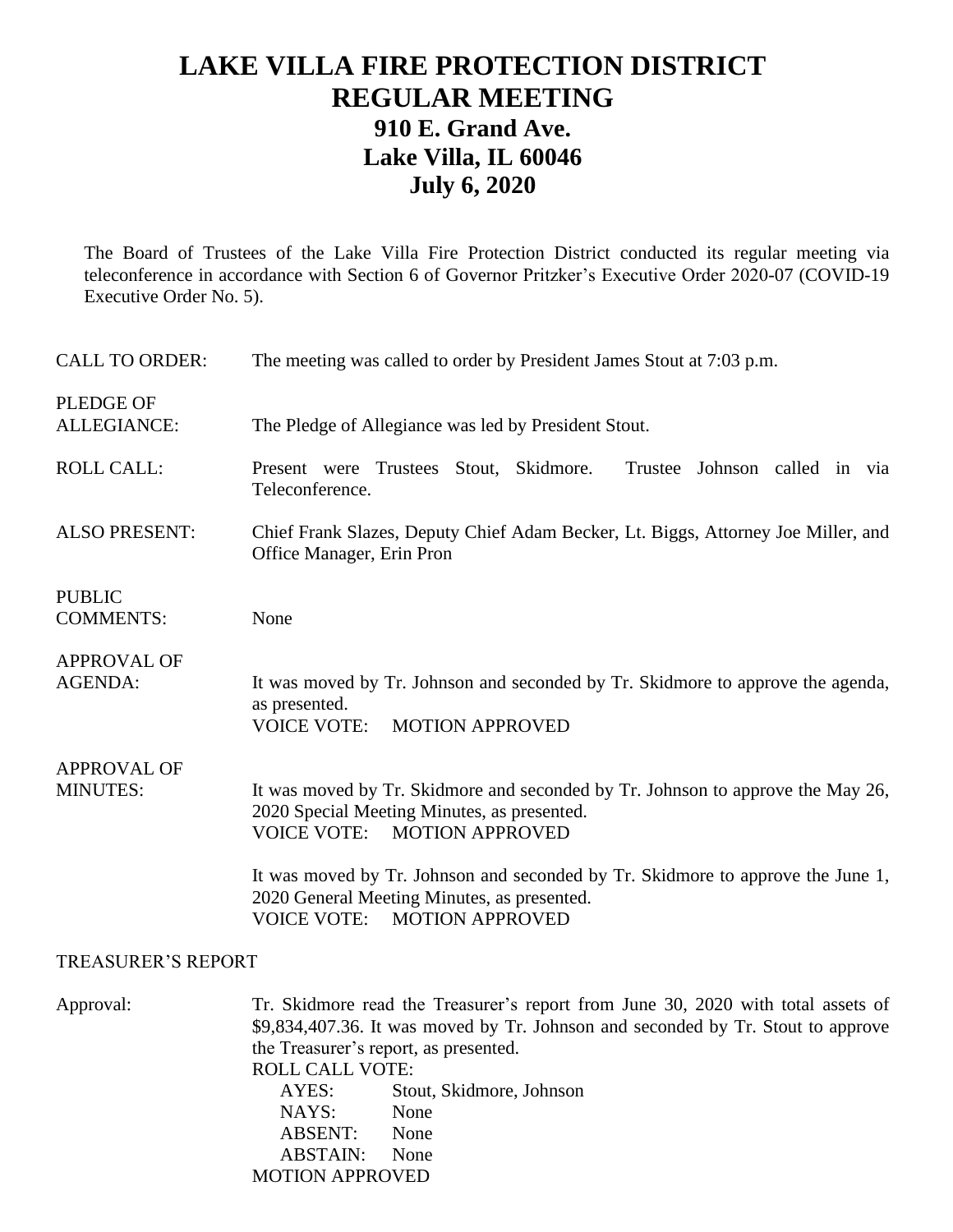| Payment of Bills:                       | It was moved by Tr. Stout and seconded by Tr. Johnson to approve the July 2020<br>bills to be paid in the amount of \$451,584.40, as read by Tr. Skidmore.<br><b>ROLL CALL VOTE:</b><br>Stout, Skidmore, Johnson<br>AYES:<br>NAYS:<br>None<br><b>ABSENT:</b><br>None<br><b>ABSTAIN:</b><br>None<br><b>MOTION APPROVED</b>                                             |
|-----------------------------------------|-----------------------------------------------------------------------------------------------------------------------------------------------------------------------------------------------------------------------------------------------------------------------------------------------------------------------------------------------------------------------|
| <b>OLD BUSINESS</b>                     |                                                                                                                                                                                                                                                                                                                                                                       |
| 2019/2020 Audit:                        | Field work was completed the week of June $22nd$ .                                                                                                                                                                                                                                                                                                                    |
| Board of Fire<br>Commissioners:         | The Trustees scheduled a Special Meeting to be help on July 13, 2020, starting at<br>$4:00$ p.m.                                                                                                                                                                                                                                                                      |
| <b>NEW BUSINESS</b>                     |                                                                                                                                                                                                                                                                                                                                                                       |
| Ord 2020-03 Remote                      | Attendance at Meetings: It was moved by Tr. Stout and seconded by Tr. Skidmore to approve Ordinance<br>2020-03 Amending the Policies of the Lake Villa Fire Protection District's Remote<br>Attendance<br><b>ROLL CALL VOTE:</b><br>Stout, Skidmore, Johnson<br>AYES:<br>NAYS:<br>None<br><b>ABSENT:</b><br>None<br><b>ABSTAIN:</b><br>None<br><b>MOTION APPROVED</b> |
| <b>Fire Prevention Code</b><br>Updates: | Lt. Justin Biggs discussed the proposed changes to the LVFPD Fire Prevention<br>Code. Tabled for next meeting.                                                                                                                                                                                                                                                        |
| REPORTS FROM ADMINISTRATION             |                                                                                                                                                                                                                                                                                                                                                                       |
| Chief's Report:                         | Chief Slazes advised the Board that there were 248 calls in the month of June, with<br>128 EMS Transports.                                                                                                                                                                                                                                                            |
|                                         | Chief Slazes let the Board know of other activities, meetings, and events the<br>Department has attended.                                                                                                                                                                                                                                                             |
|                                         | Lt. Biggs informed the Board regarding new Fire Bureau activities.                                                                                                                                                                                                                                                                                                    |
| ATTORNEY:                               | None                                                                                                                                                                                                                                                                                                                                                                  |
| <b>TRUSTEES:</b>                        | None                                                                                                                                                                                                                                                                                                                                                                  |